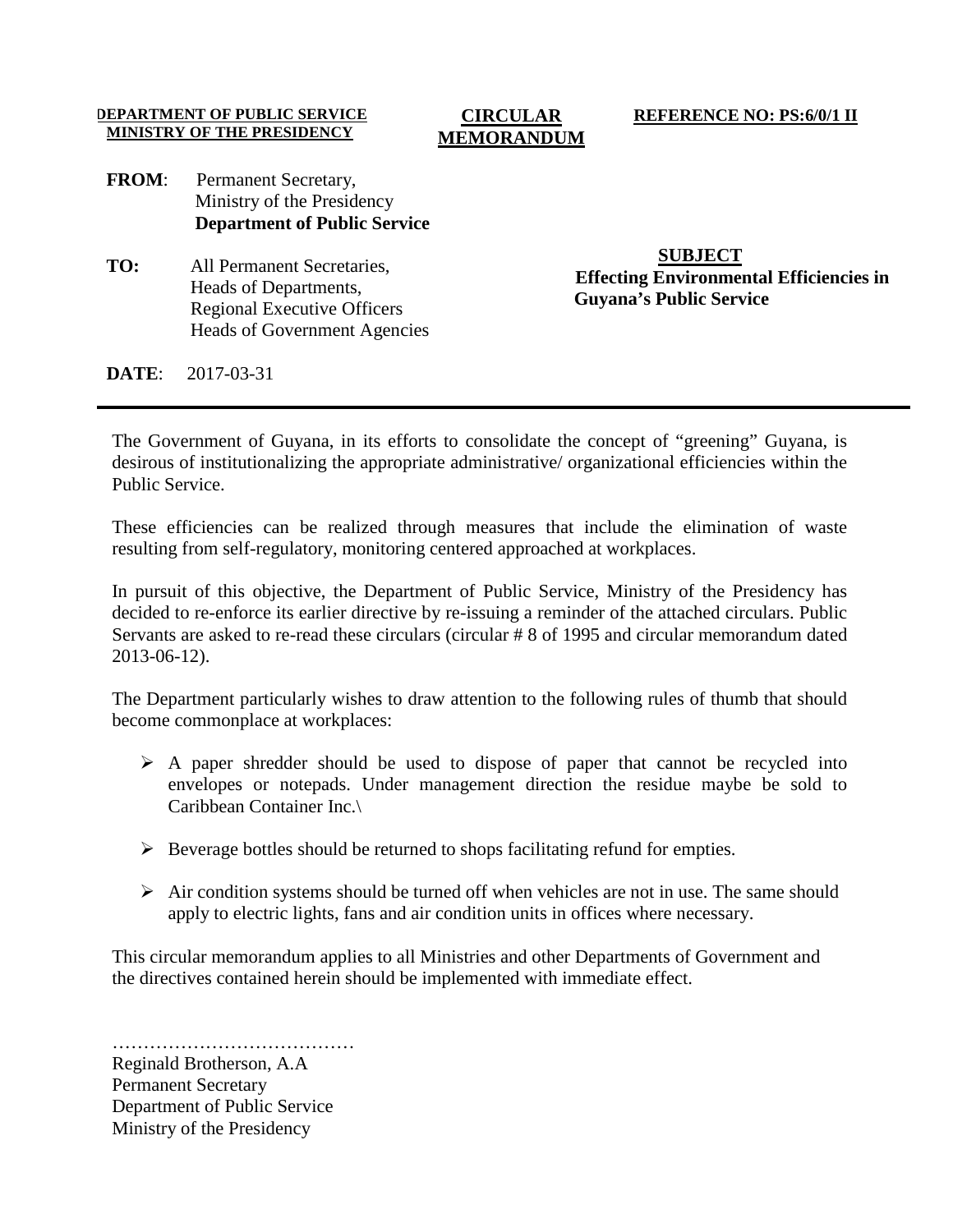# *Circular Memorandum*

| <b>FROM:</b> | Permanent Secretary,<br><b>Public Service Ministry</b> | Reference NO: PS: $2/0/22$ <sup>II</sup> |
|--------------|--------------------------------------------------------|------------------------------------------|
| TO:          | All Permanent Secretaries,<br>Heads of Departments and | <b>Subject</b>                           |
|              | <b>Regional Executive Officers</b>                     | Recycling of waste paper                 |
| DATE:        | $12^{th}$ . June, 2013                                 |                                          |

The above subject refers.

In an effort to contribute to the cleanliness of the environment, a decision has been taken to recycle white paper.

In light of the above all Ministries and Departments are advised that all the waste white paper generated by various offices which are usually discarded, must be placed into a separate receptacle from the other waste and at the end of the week, sent to the Public Service Ministry in garbage bags.

Kindly bring this circular memorandum to the attention of all.

**………………………… Mr. Hydar Ally Permanent Secretary, Public Service Ministry.**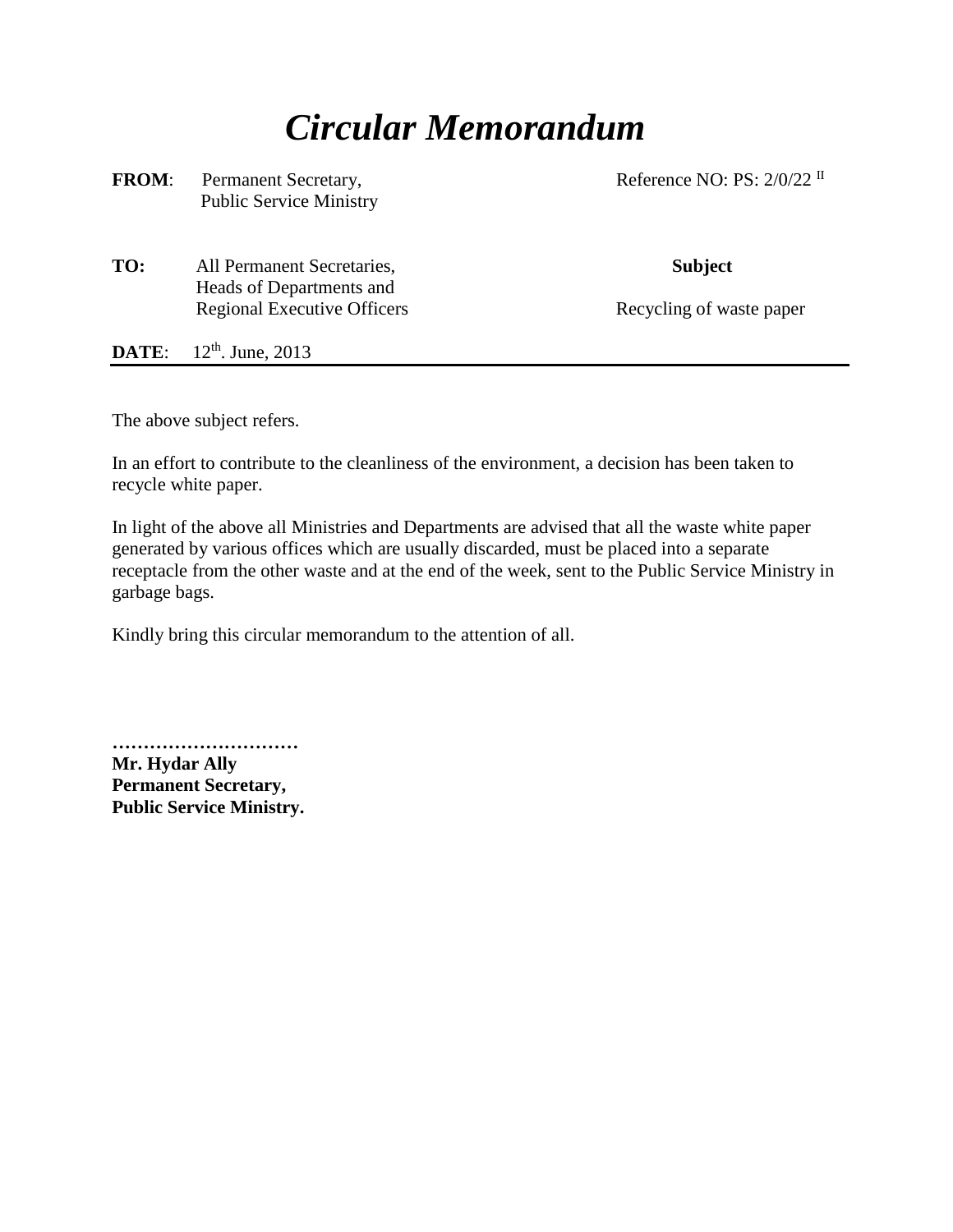#### **CIRCULAR NO. 8/1995 REFERENCE NO. PS:**

**16/0/1** 

- FROM:Permanent Secretary, Office of the President Public Service Management
- TO: All Permanent Secretaries, Heads of Departments and Regional Executive Officers Heads of Government Agencies.

# **SUBJECT:**

War on waste in the Public Service – Ways and means for effecting economies

DATE:1995-05-24

At this stage of our economic development, when your Government is faced with the problem of inadequacies in allocating limited and scarce financial resources to meet the several pressing demands for the construction and maintenance of basic infrastructures, the provision of health, education and other social services, poverty alleviation, etc. etc., not to forget, increasing further the levels of salaries of all public servants, it is absolutely necessary and timely to solicit the full co-operation and assistance of individual members of your staff, which this circular now seeks to do, to adopt/innovate and implement ways and means for effecting economies in all operations, particularly, in the proper use of goods and service equipment directly or indirectly under their charge/control.

- 2. It is estimated that up to 40% of "Other Charges" in the current Estimates of Expenditures of Ministries/Departments/regions/Agencies could be saved by conscientious efforts to economise in purchases, distribution control and in the proper usage of goods and equipment.
- 3. The following suggestions which are by no means exhaustive, and which, it is hoped you will add to, are some of the ways and means for effecting economies:-
	- (i) IN THE USE OF PAPER:
		- (a) Without depreciating on lay-out and legibility, typewriting/duplicating paper should be fully used on both sides. Especially so, in the preparation of documents such as reports, bills etc. (including drafts) when much paper has to be used.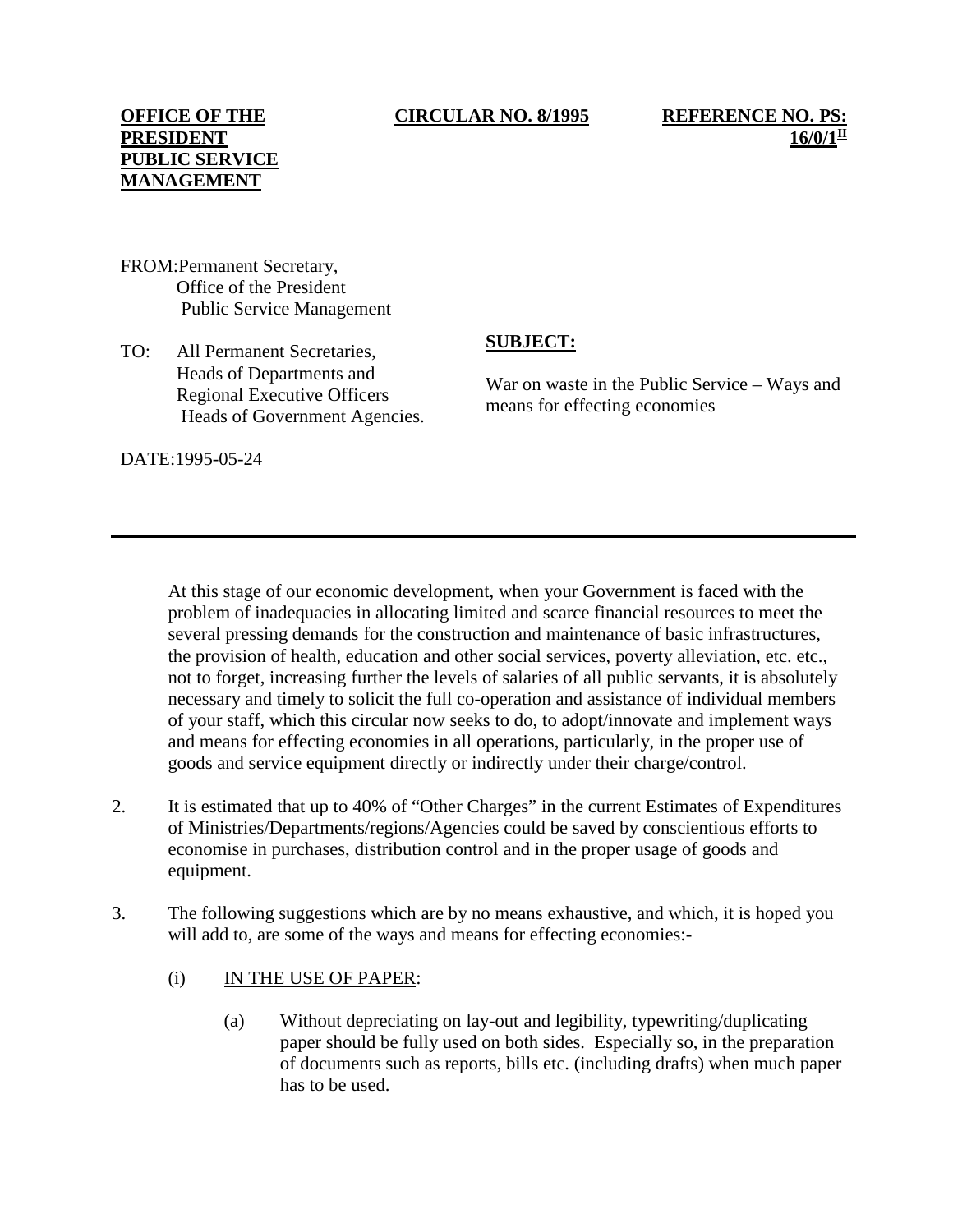- (b) Where practicable, use half-sized writing, typewriting and memorandum papers.
- (c) Use "Minute" sheets only for minutes to be kept on file.
- (d) For "scrapbooks" and "casual notes" use discarded portions of typewriting/duplicating paper.

## (ii) IN USE OF STENCILS:

- (a) Type more than one matter or repeated matters on the same stencil, where the matters can be accommodated on a full sheet. The sheet can be cut to separate the matters.
- (b) Label and store stencils carefully for future use.
- (c) Keep correcting fluid fully corked to prevent evaporation.
- (d) Limit the number of copies to actual requirements.

#### (iii) IN THE USE OF ENVELOPES AND FASTENERS:

- (a) Over-sized envelopes should not be used where smaller ones will do.
- (b) Used envelopes should be re-cycled in most cases.
- (c) Paper clips, rubber bands and tapes should be re-used.

#### (iv) IN THE USE OF TYPEWRITERS, COMPUTERS ETC:

- (a) Apart from the required normal care such as dust prevention etc. and the proper operation of these expensive office equipment, the manufactures' instructions should be understood and complied with.
- (b) Report defects or indications of impending breakdown immediately for attention by technicians.

## (v) IN USE OF TELEPHONES:

- (a) Answer calls promptly and courteously.
- (b) Instead of holding up the line over a long period, to obtain information, hang up and call again.
- (c) Always remember that office telephones are installed for official business.